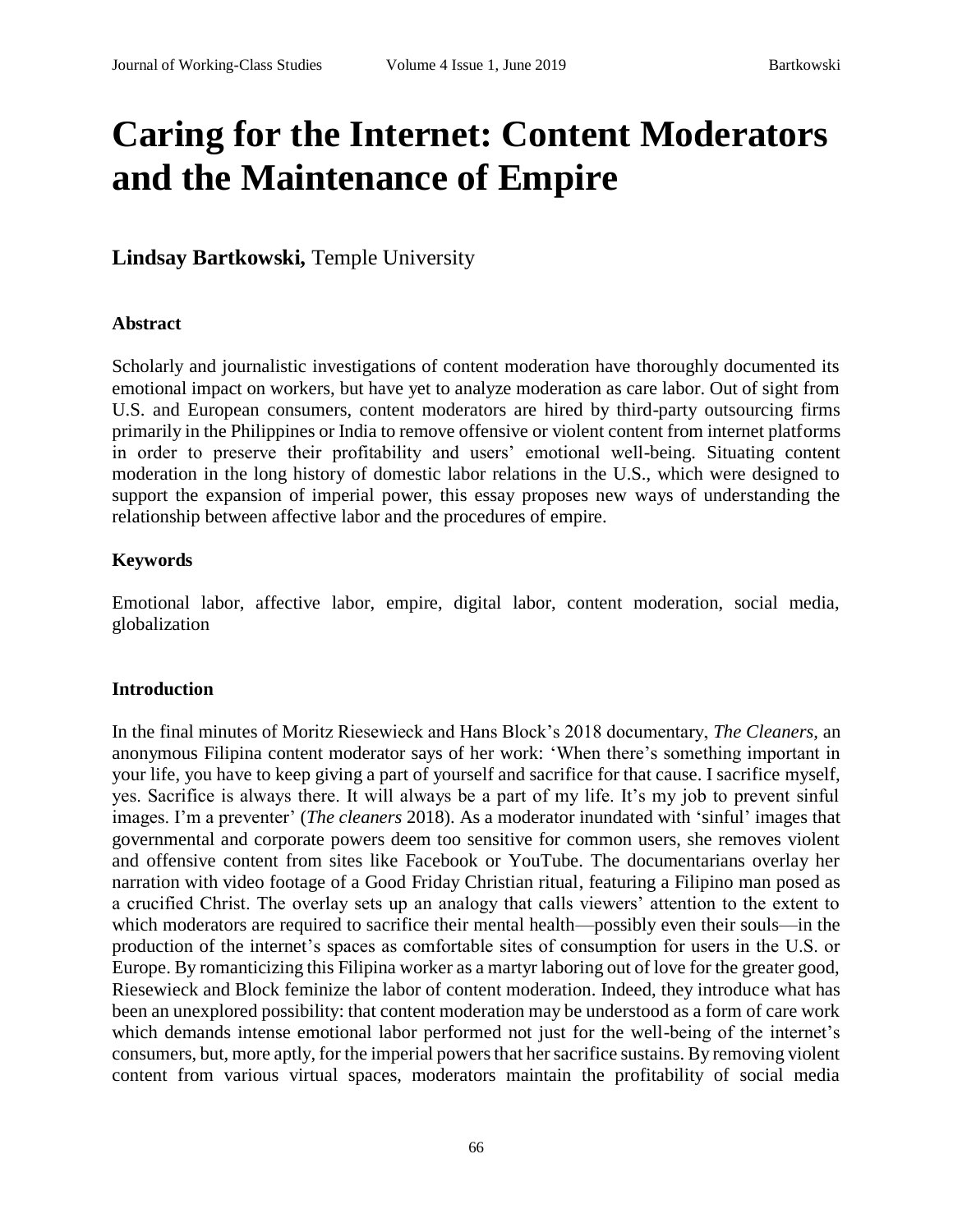platforms, facilitating their expansion as they preserve the psychic and emotional well-being of users in the U.S. and Europe.

The Filipina moderator's narration recalls Arlie Hochschild's definition of emotional labor, a form of work demanded across the service sector industries in the twentieth and twenty-first centuries. According to Hochschild, 'emotional labor' may be defined as that which 'requires one to induce or suppress feeling in order to sustain the outward countenance that produces the proper state of mind in others—in this case, the state of being cared for in a convivial and safe place. This kind of labor calls for a coordination of mind and feeling, and it sometimes draws on a source of self that we honor as deep and integral to our individuality' (1983 p. 20). Content moderators must sublimate their own emotional and social responses to what they witness, taking on the burden of potential trauma in order to sustain the virtual space as one 'convivial and safe.' And while this kind of labor is certainly unique to our current juncture, it has precedents in the history of 'women's work.' Indeed, Silvia Federici and others theorize that the present expansion of service sector jobs may be best understood as the commercialization of domestic labor historically performed within the home by both housewives and their paid, often racialized and/or immigrant servants (Federici 2012). The so-called 'women's work' of the domestic sphere, in other words, is now more formally integrated into the market in the service sector and gig economies. This economic and cultural transformation initiated the expanded use of what I call 'domestic labor relations' 1 across various economic sectors, albeit in adjusted form. It is not only that the care work, housework, and social reproductive responsibilities of housewives as well as servants are commercialized in the service sector economy, in other words, but that the labor relation between housewife and servant is reproduced among workers, employers, and customers in new forms.

This essay will suggest that, though dispersed across transnational networks of production and consumption, U.S. and European consumers and Filipino content moderators are set in a domestic labor relation, a hierarchical arrangement in which racialized workers are emotionally exploited, poorly compensated, and relegated to the 'underside' of the internet in order to support the production of a pseudo-domestic sphere that users of the Global North virtually inhabit. Such a proposition encourages us to recognize that contemporary affective labor occurs within a system of hierarchical relations reminiscent of those forged in the past. Taking its cue from studies of empire which have focused on its 'tense and tender ties,' (Stoler 2001 p.831) how imperialism was lived on the ground, I consider the internet as both a narratively produced and virtually inhabited space in which the designs of empire are played out, and, accordingly, in which its sentiments, affections, and affinities are forged. As currently constituted, the intimate relation between user and moderator is designed to be hierarchical and exploitative. However, by reconceptualizing moderators within a 'global chain of care,' (Hochschild 2000 p. 121) we may imagine alternative affinities and solidarities that resist the reproduction of inequalities.

<sup>&</sup>lt;sup>1</sup> Labor relations as a concept in the U.S. emerged in the early twentieth century when the labor movement sought to mitigate against the abuses of capital through unionization and by petitioning for labor legislation which safeguarded workers' rights. The National Labor Relations Act of 1935, a foundational statute of U.S. labor law, is representative of the concept's institutional uses which, like the most powerful voices of the labor movement, narrowly defined work and excluded a variety of workers including housewives (who were, of course, unwaged), domestic servants, and agricultural laborers. I use the term 'domestic labor relations' to expand its meaning to recognize housewifery and servitude as forms of labor that are essential to the production of capital.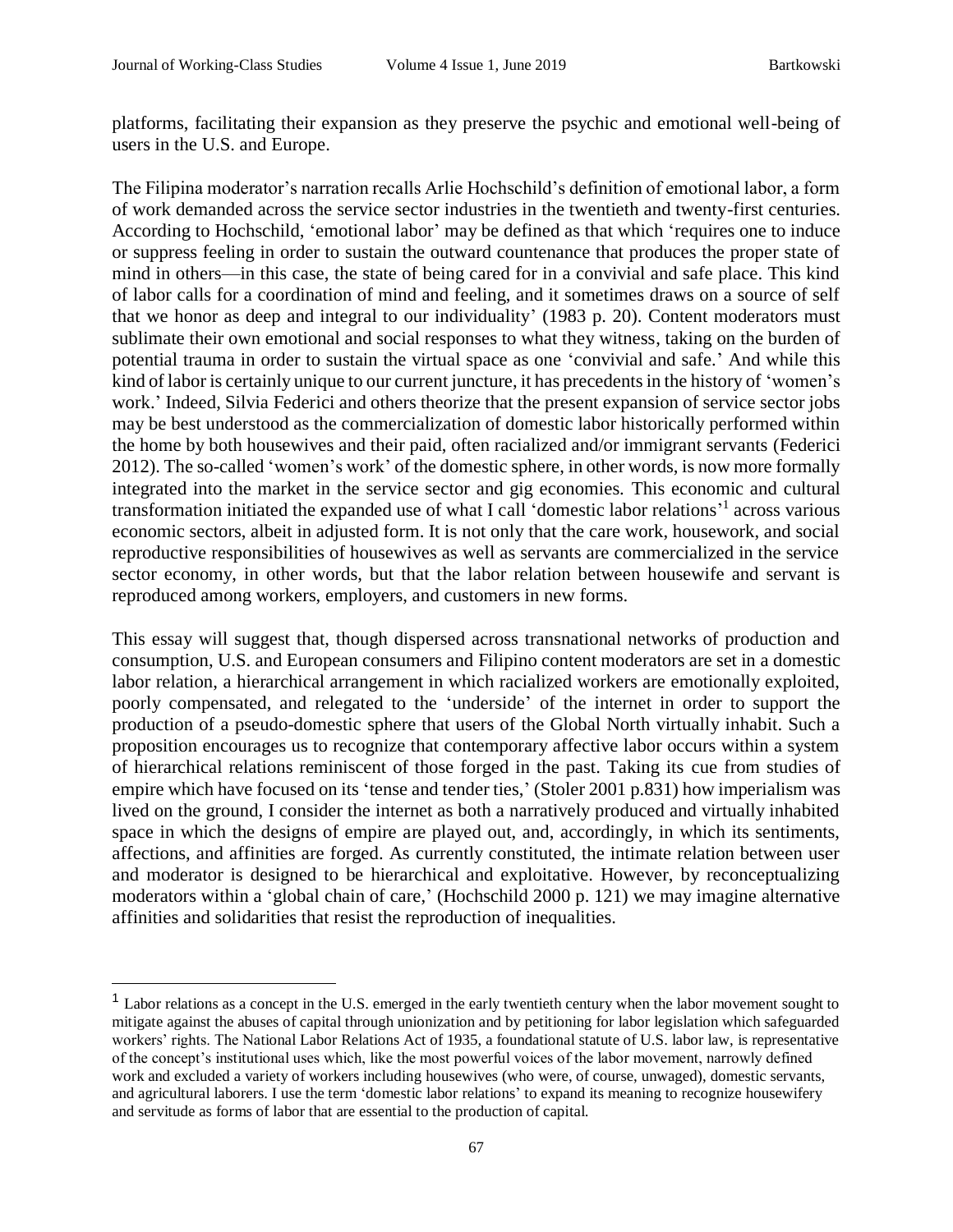#### **Domestic Labor Relations and the Imperial Organization of Care**

Across various colonial and postcolonial contexts, women's work in the so-called domestic sphere has symbolically as well as materially furthered imperial expansion, both culturally and territorially. The 'domains of the intimate,' Ann Laura Stoler argues, play an important role in shoring up imperial power by 'shaping appropriate and reasoned affect (where one's sympathies should lie), severing intimate bonds and establishing others (which offspring would be acknowledged as one's own), establishing what constituted moral sentiments (family honor or patriotic duty)' (Stoler 2006 p. 2). Since the early nineteenth century, when the figure of the housewife emerged as the 'sovereign of an empire,<sup>2</sup> and poorly paid domestic servants or enslaved black women were deemed her 'subjects,' the care work involved in the maintenance of the nation as well as the forwarding of its imperial designs has been distributed across hierarchical networks of feminized and racialized workers. Although the expansion of the service sector redistributed affective labor and care work across various industries and commercial contexts, these forms of labor continue to operate within structures that reproduce the inequalities of the domestic labor system. The 'outsourcing' of care work in transnational service industries has further changed the shape of domestic labor relations, as workers of the Global South perform emotional labor for consumers in the Global North across vast geographic distances and cultural differences. And while scholars have done well to highlight the exploitative nature of content moderation and other contemporary forms of care work, a critical framework attuned to the history of domestic labor allows us to apprehend the conditions of their possibility.

During the nineteenth century, domestic service across the U.S. was largely performed by black and immigrant women and men, whether Irish, German, and black in the Northeast, or Mexican and Chinese in the Southwest and West (Dudden 1983; Boydston 1994; Urban 2017). These labor arrangements were generally spontaneously devised, differing across regions; yet all were coercive, since they demanded that workers assimilate to the cultural mores of Anglo-American domesticity through the suppression of any evidence of cultural, class, or racial difference. Unlike the relation between employer and wage worker which was narrated as a market relation that facilitated the formal equality through use of a contract, domestic labor relations were narrated as occurring within a network of affective bonds using a metaphorics of kinship. The best servants both performed a labor of love, acting as 'part of the family,' and expected nothing in return. In her *Letters to Persons Who Are Engaged in Domestic Service* (1842)*,* Catharine Beecher argues that the emotional labor of servitude is beneficial not just for the family, but for the domestic herself: 'a domestic is brought into contact with a great variety of tempers, and learns to accommodate, and to govern her temper and tongue as she never could do without this kind of trial. A domestic, too, is in a situation in which she is, all the time, called on to give up her own ease and time to promote the comfort of others, and this tends to make the duty of *self-denying benevolence*, more easy to learn' (p. 75). Resonating remarkably with Hochschild's definition of emotional labor, Beecher's advice to domestics recommends that the practices of self-effacement and sublimation will ultimately make them better workers and women. This domestic labor system reinforced the supremacy of Anglo-American cultural practices, demanding that workers renounce

<sup>2</sup> Catharine Beecher uses this phrase to describe the duties of the housewife in her 1841 *Treatise on the Domestic Economy*, and in each of its 14 reprints. The term is later repeated in *The American Woman's Home* (1869), authored by Beecher and her sister, Harriet Beecher Stowe.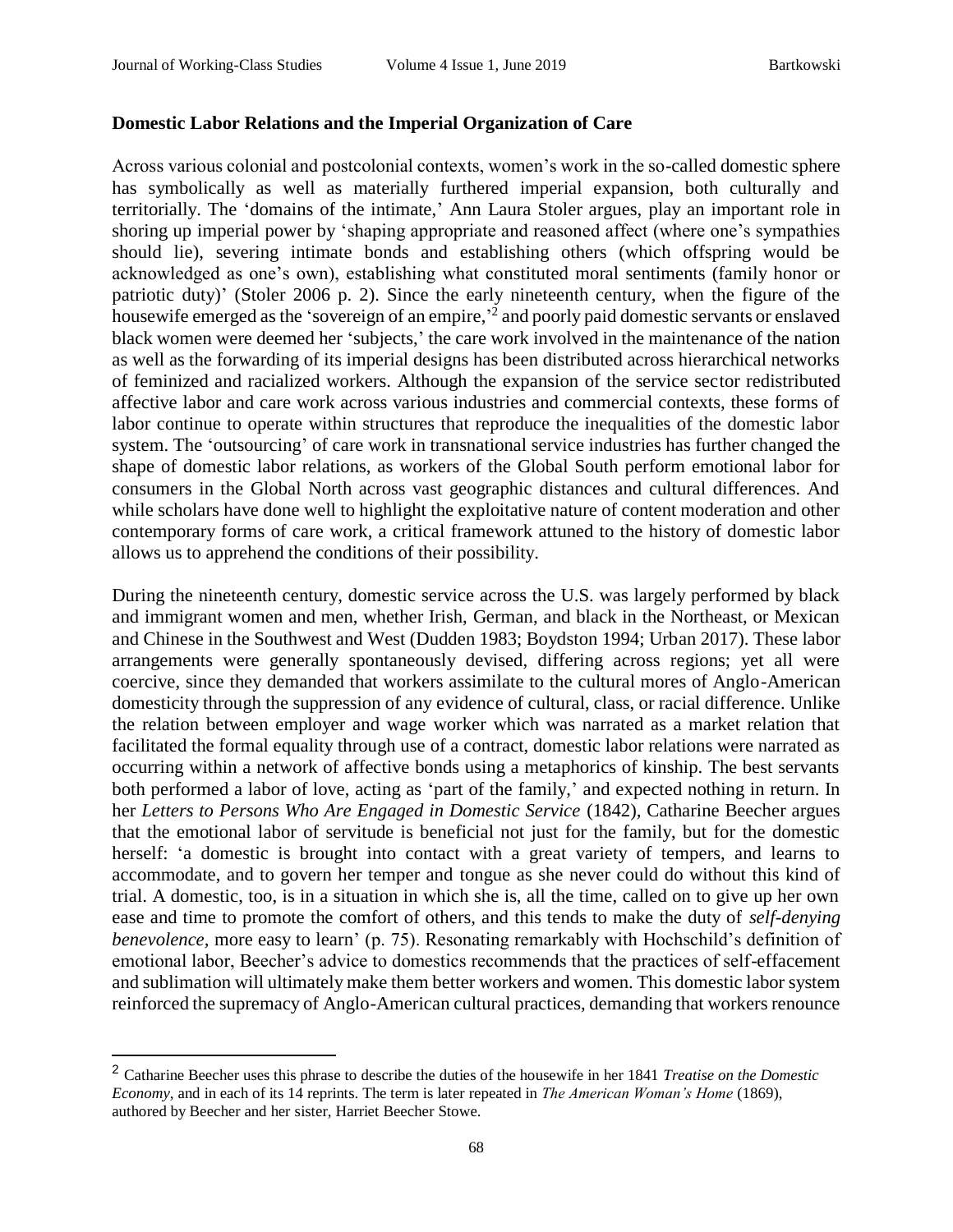an allegiance to their own homes and home cultures to better serve the needs of the American empire.

These demands served not only to reinforce the supremacy of Anglo-American cultural and national interests to which all were beholden, but also to incorporate racialized women into the nation as immutably subordinated workers. The home was narrated as a site of domestication in which housewives were armed with their 'influence' to contain and neutralize the 'savage' passions and persons which threatened the stability of the home and nation. The domestication of the nation's foreigners was not merely symbolic—by the end of the nineteenth century, domesticity was institutionalized as a disciplinary mechanism for acculturating Indigenous, convict, and immigrant women to the American home. As Evelyn Nakano Glenn shows in her study of the interrelated histories of care and coercion in the U.S., racialized and working-class women were 'Americanized' through their incorporation into the domestic labor system as servants. 'Even in teaching English,' she observes, 'it was assumed that the immigrant women would want and need to learn to talk mostly about domestic matters. Thus the first 20 English lessons outlined in the Commission of Immigration and Housing of California's *Primer for Foreign-Speaking Women* centered on homemaking duties. After the first set of eight lessons on buying groceries for the family, the lessons moved on to housekeeping. The first lesson in the series began with: I cook. / I wash. / I iron. / I sweep. / I mop. / I dust.' (2010 p. 76). These workers were assimilated into domesticity as its hard laborers, assigned the 'dirty work' of domesticity that Anglo-American housewives were too gentle to do themselves. Such a hierarchical racial order and labor relation was further reinforced in the spatial organization of the home, displacing servants from their former place at the dining room table to dwell in servants' quarters and kitchens, out of sight. The production of domestic space was thus divided between the performance of an aesthetic—the creation of an image of ideal femininity, family life, and bourgeois virtue and the intense physical, mental, and emotional labor that such performance demanded.

Over the course of the twentieth and twenty-first centuries, as domestic labor has been increasingly commercialized in service economies, the domestic labor relations forged in the home are reconfigured among workers, employers, and customers in new ways. Spaces of consumption have sought to make reproductive labor more profitable and efficient by redistributing care work, cleaning, cooking, etc., among a greater number workers. An especially telling example of this reconfiguration occurs in the restaurant industry. Using the metaphor of the home to describe both the spatial organization and the gendered, racialized division of labor, restaurants are divided between the 'Front of House' and 'Back of House' staff. In the front, the most visible staff, hostesses, servers, and bartenders, are 'expected to look presentable, and be able to deal with the customers. Often they are educated, and have useless degrees in things like 'English,' 'History' or worse yet—'Art History'' (Prole 2010 p. 20). These staff are frequently white, and usually women, involved primarily in a performance of affective labor to accommodate customers' desires. Conversely, the back of house staff is hidden from view, tasked with the hardest and often lowest paying work. Prole, a contemporary proletarian collective, explains: 'It is common for the entire back of the house to be illegal immigrants working under the table. They don't have any contact with the customers, and therefore don't have to look like or speak the same language as the customers' (2010 p. 19). The kitchen is the loudest, hottest, and most cramped part of the 'house' where all of the 'dirty work' takes place, usually out of consumers' view. The commonplace practice of racializing back of the house service labor partakes of the same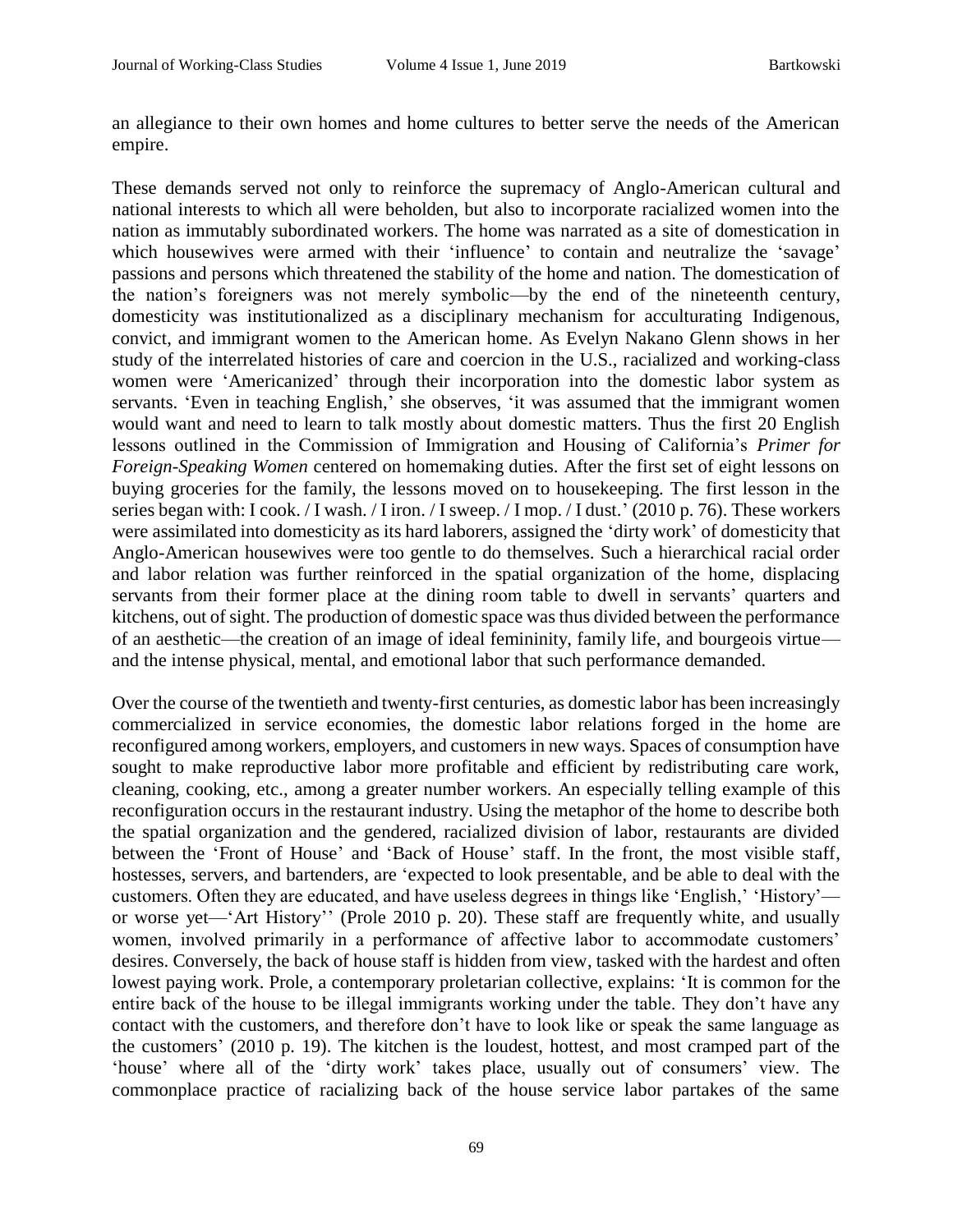discursive patterns and practices as domestic servitude in the nineteenth century, and the spatial organization of the restaurant reproduces the aesthetic demands of domesticity. In the restaurant, hard labor is reserved for those who have a precarious relationship to the nation and stand outside of pathways to political enfranchisement or social inclusion. And though the express purpose of the restaurant industry is not necessarily to strengthen U.S. imperial power, the discourse of corporate expansion and entrepreneurial conquest share an obvious affinity with the logic of empire.

By distributing the care work of content moderation among digital laborers of the Global South, U.S. corporations, acting in cooperation with state powers, repurpose historical domestic labor practices on a transnational scale. Sociologists and anthropologists have suggested that the labor of call center workers in India, for example, is best understood as a form of distant care work, one that demands an intense emotional labor at great personal and social cost (Mankekar & Gupta 2017; Aneesh 2012). These studies, however, have yet to consider the historical labor arrangements which have made the outsourcing and dispersion of care work possible. In the broadest sense, that U.S. tech corporations find sources of 'cheap labor' in the Philippines, presently governed by a repressive dictatorial regime which the U.S. unofficially supports, is consistent with the historical legacy of U.S. empire (Gonzalez 2011). A former colonial holding and a state over which the U.S. continues to exercise neocolonial economic and cultural power, the Philippines is home to, their employers boast, the best qualified and most adept content moderators, given their knowledge of U.S. cultural and political mores (Roberts 2015 p. 36). And while some moderation occurs in the U.S. (usually performed by recent college graduates), when outsourced, it is uniformly a poorly paid and under-supported form of work. The labor is generally performed by both men and women who see it as an opportunity to work in a growing field as well as a profitable sector of the global economy. However, most do not advance beyond the rank of moderator, and many do not endure the work for very long. The labor of witnessing suicides, child pornography, acts of war, or other violent threats and acts of violence takes too serious a toll on their mental, emotional, and social health. Given the history of domestic labor relations, it is no surprise that content moderation is largely performed by cultural 'outsiders,' who are poorly compensated, abused, and unseen. It recalls too easily the spatial organization of nineteenthcentury domesticity in which racialized servants worked, lived, and cared out of sight.

### **Domesticating Cyberspace**

Since its popular availability in the late twentieth century, the internet has been developed in accordance with the ideological assumptions and political interests of its creators and users. Feminist social media and internet scholars have shown, for instance, that social media platforms reinforce the normative gender relations of the offline social world, intensifying women's role in maintaining social networks (Arcy 2016; Duffy 2015; Ouellette &Wilson 2011; Portwood-Stacer 2014). Safiya Umoja Noble (2018) has also argued that technologies like search engines, and the code that underwrites them, reflect the racial politics of their creators. The design of social media platforms, I suggest, reproduces beliefs about the production and management of domestic space both 'private' and national. As new 'domains of the intimate,' social media platforms act as pseudo-domestic spaces, sites on which social relations are played out, and where cultural affinities and moral sentiments are forged. These virtual domestic spaces operate according to the same rules as domestic space offline: while some inhabit it, others are called upon to care for it.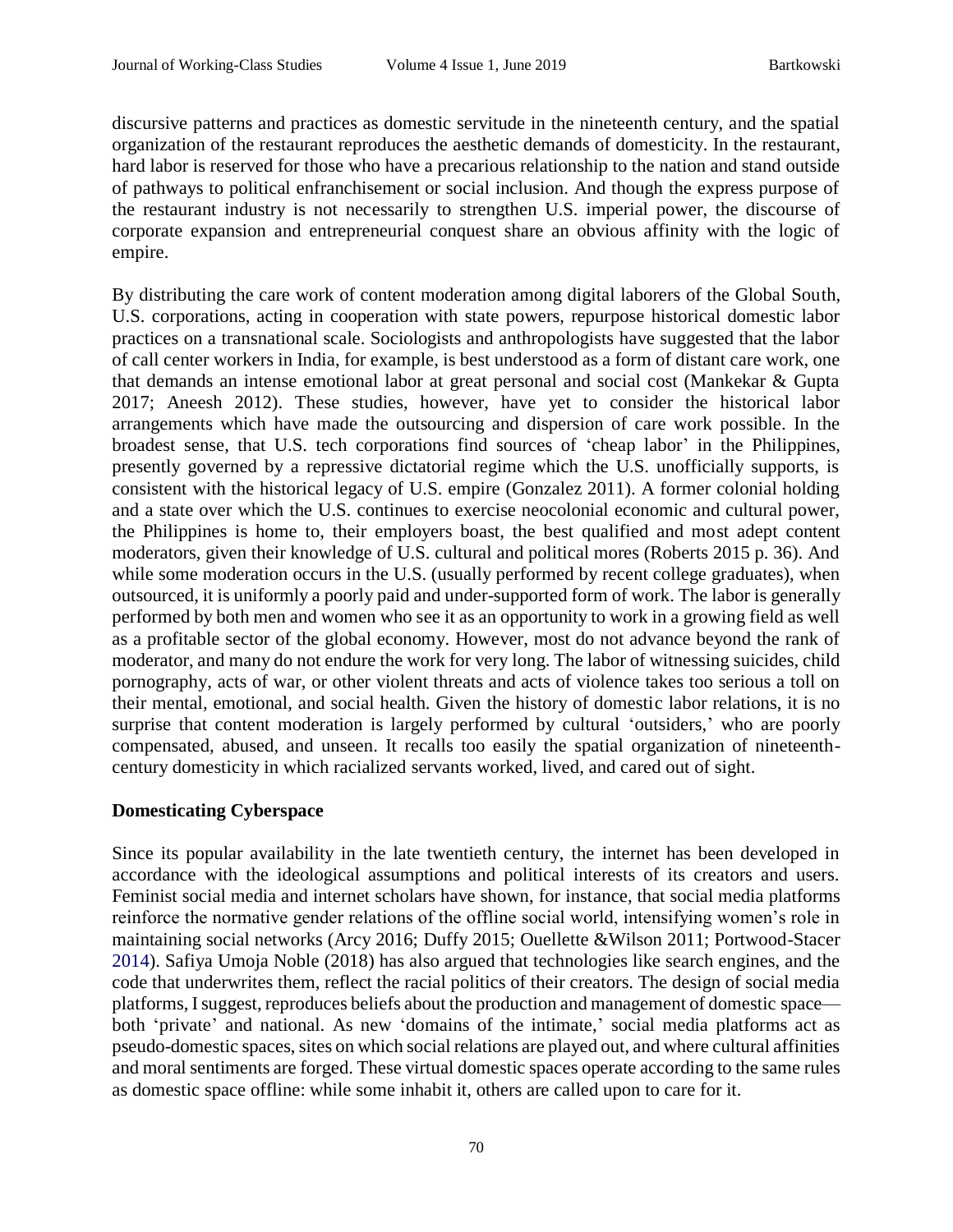Corporations claim that virtual spaces, especially social media platforms, simulate the social relations of worlds offline, creating the expectation that users should inhabit these spaces as they would their own living rooms. Facebook and YouTube herald their platforms as sites of community and sharing, entreating users to be on their best behavior. Insists Facebook's Community Standards page: 'Every day, people come to Facebook to share their stories, see the world through the eyes of others, and connect with friends and causes. The conversations that happen on Facebook reflect the diversity of a community of more than two billion people communicating across countries and cultures and in dozens of languages, posting everything from text to photos and videos' (Facebook 2019). In this narrative, Facebook offers a cosmopolitan fantasy of global integration familiarly peddled by advocates of globalization's capacity to 'flatten' the world (Friedman 2005), imagining that the platform constructs, in more idealized and globalized form, the social relations of the offline world. YouTube's content policies similarly claim that, 'When you use YouTube, you join a community of people from all over the world. Every cool, new community feature on YouTube involves a certain level of trust. Millions of users respect that trust, and we trust you to be responsible too. Following the guidelines below helps to keep YouTube fun and enjoyable for everyone' (YouTube 2019). YouTube instructs its users in their civic duty, setting the terms of ideal user interactions by deploying the language of social responsibility. Both platforms appeal to users to be polite, to perform as responsible members of communities, emphasizing the wholesome, even 'family-friendly,' aesthetic that they seek to uphold. In order that the experience of the virtual world conforms to the aesthetic criteria of American bourgeois sociality, U.S. corporations and users assume, interactions must be strictly policed. In their conception of virtual platforms as social spaces in which affective bonds are formed, therefore, tech corporations create the conditions of possibility for content moderation.

If on the one hand, corporations represent these virtual spaces as a cultural ideal of sociality, on the other, cultural narratives often represent them as the end of democratic social relations as we know them. Phrases like the 'dark web' register fears about the unknown and 'savage' forces that lurk in the internet's unkempt spaces. TV shows like *Catfish* (2012-) or *To Catch a Predator*  (2004-2007) stoke fears about the dangerous potential of unregulated social interaction. Moderators themselves experience the virtual world not as a 'safe environment,' but an endlessly hostile and 'uncivilized' space. In one of Adrian Chen's journalistic exposés, for instance, a former moderator explains: 'Think like that there is a sewer channel and all of the mess/dirt/waste/shit of the world flow towards you and you have to clean it' (Chen 2012). Without the careful attention of the moderators, the virtual world is far from the 'cool community' described by corporations; rather, it is described here as a vulgar space that *needs* domestication, maintenance, and care. Says one moderator, 'Nowadays, everybody has access to internet and if it is not controlled well, it becomes a porn factory' (*The Moderators* 2017). During her interview in *The Cleaners,* Google executive Nicole Wong alludes to this implication, explaining that when you are building a platform, 'You start with the question what's the vision for what should be on your platform. What isn't appropriate? What don't you want in your community?' (*The Cleaners* 2018) The social production of the internet as a nefarious space works to naturalize the desire for surveillance and therefore the necessity of content moderation. Not merely scenes of leisurely socializing and consumption, social media platforms are sites of domestication in which content moderators, equipped with surveillance technologies as well as the rules for interpretation, contain and neutralize the 'savage' passions and persons which threaten the safety, security, and emotional well-being of the platforms' users.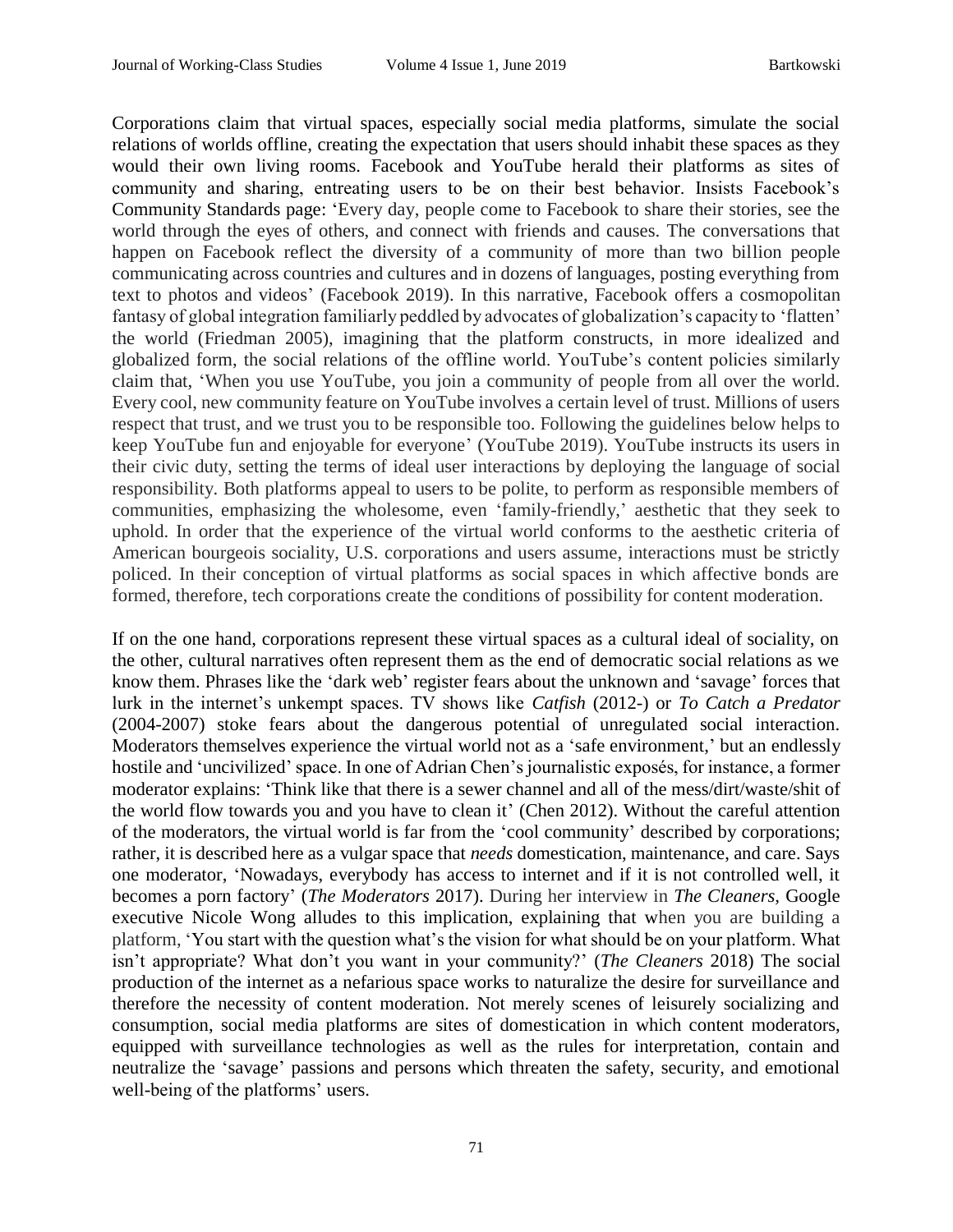Like housewives' concerns about hiring 'foreign' domestics who were unprepared to meet the challenges of caring for American households, corporations and users register a nativist anxiety about 'outsourcing' the apparently necessary care work of moderation to foreign workers whose affections may lie elsewhere. U.S. third-party companies anticipate this anxiety by highlighting their workers' native-born status as a selling point, distinguishing themselves from 'foreign' moderation services who, they imply, are ill-equipped to develop quick and accurate interpretations of culturally specific content. One company's former slogan recommends: 'Outsource to Iowa—not India' (Roberts 2015 p. 32). A central preoccupation of *The Cleaners*, too, is moderators' inability to distinguish politically important but potentially inadmissible content from that which is in clear violation of corporate policy and cultural norms. The documentary stages the moderation process in Manila, asking experienced moderators to determine whether an image is in accordance with corporate guidelines. Among these images, moderators identify the iconic photographs of the 'Napalm Girl' and of an Abu Ghraib prisoner as images flagged for removal. Though the documentarians' broader point, one hopes, is that the corporate guidelines lack the ability to discern the nuances of cultural and social context, the 'foreign' moderators' complicity with guidelines, as well as their apparent ignorance in their performance of labor, remains another looming implication. As they narrate it, content moderation appears to demand not just emotional labor, but cultural affinity. Users and corporations expect that a worker perform their labor effectively as well as for the right reasons, out of love, care, and respect for the space and its occupants.

Designing social media platforms as virtual domestic spaces creates the necessity for digital care work, euphemistically described as either 'cleaning' or 'policing.' This metaphorics pervades even among scholars who liken moderators to 'cleaners,' 'janitors,' 'custodians,' engaged in the 'dirty work' of 'scrubbing' the internet; or otherwise figure them as 'snipers' or 'policemen,' those who 'enforce' laws, 'secure' borders and 'protect' citizens of the U.S. and Europe from all things 'evil' and 'suspicious' (Gillepsie 2018; Madrigal 2017; Roberts 2016; *The Cleaners* 2018; *The Moderators* 2017). And while the symbolic and metaphorical nature of these descriptors has been generally overlooked, under the pressure of scrutiny, and within the framework of 'imperial domesticity,' they appear neither arbitrary nor politically neutral (Kaplan 1998, p. 587). Taken together, they position workers within a racial order, enlisting them in the affective labor necessary for the maintenance of a pseudo-domestic space designed to further imperial power. By deconstructing the narrative production of cyberspace as a virtual domestic sphere, we can begin to imagine beyond labor relations that reproduce inequalities and advance imperial power.

### **Caring for the Internet**

Reading content moderation as care work reveals that the trauma moderators endure is not merely an unfortunate consequence. Rather, it is a functional necessity of empire which seeks to secure the stability of its communities in order to extend the reach of its power. Neither natural nor inevitable, that moderators are tasked with absorbing all that is menacing in the virtual world is a condition made possible by the carrying forward of historically produced domestic labor relations and the imperial logic on which they rested. However, situating moderators within a 'global care chain,' a 'series of personal links between people across the globe based on the paid or unpaid work of caring,' recovers the set of relations in which these workers care (Hochschild 2000, p.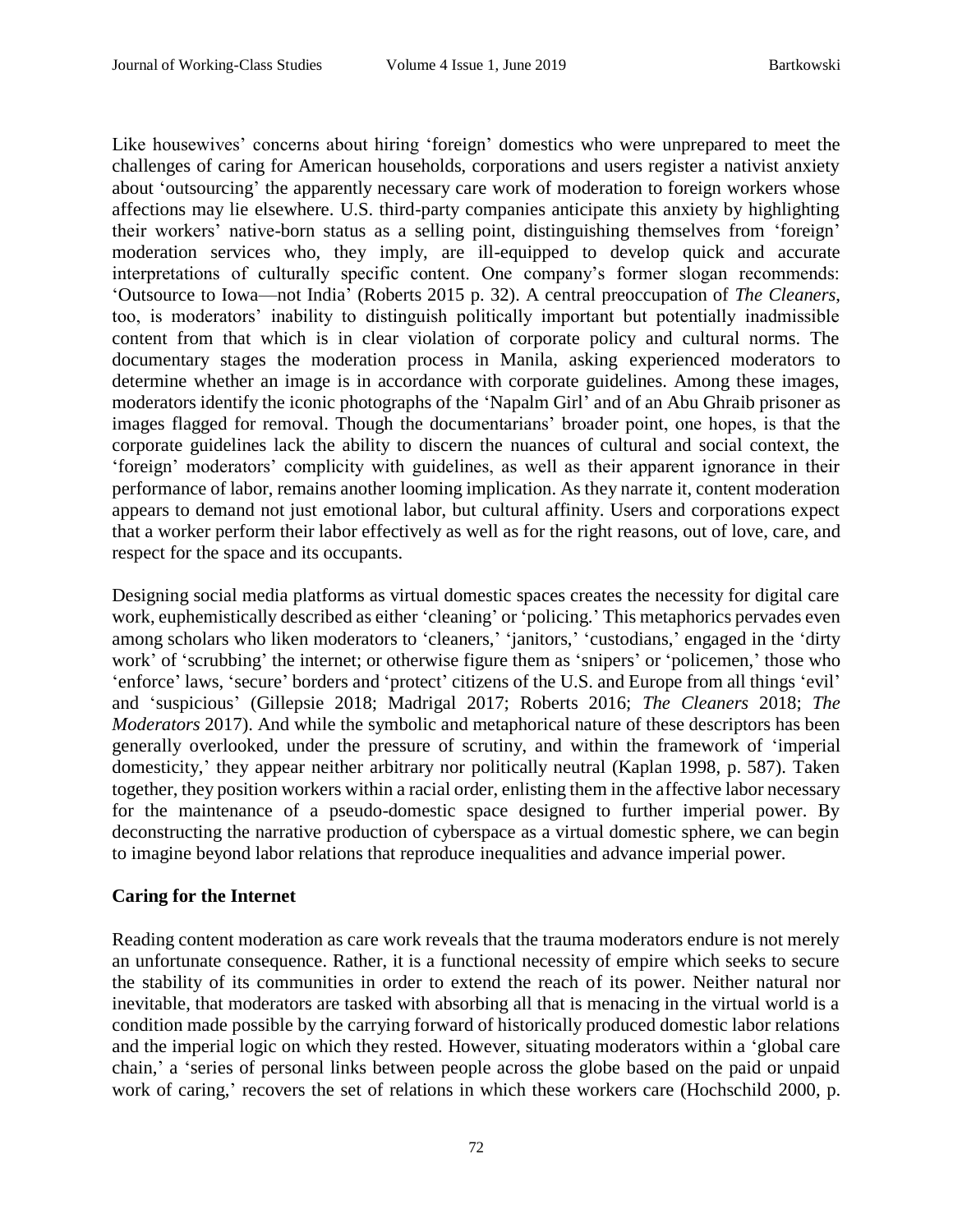121). Such a project of critical recovery allows us to deconstruct the hierarchical relations that have long structured care work to imagine alternative solidarities. Users and moderators, after all, participate in the cultivation of affective bonds in different ways, but are no less a part of the same virtual space and 'global community.'

Over the past decade, since Adrian Chen and other journalists began investigating content moderation, several confidential sources have leaked corporate guidelines and training materials used to instruct moderators (Koepler 2019; Newton 2019; Madrigal 2017; Chen 2012, 2014, 2017). These documents detail criteria used to delineate what constitutes permissible and illicit hate speech, violence, terrorism, or sexual content. Differently enforced around the world, these guidelines have changed to become more elaborate over time in response to cultural shifts and political pressures. Since the concept of content moderation is fairly new, and many of these technologies are developed and implemented in the absence of any legal regulation, its logistics have been constantly shifting. What this means for moderators, of course, is that the terms of their labor, too, are in constant flux. In spite of this, many third-party companies allow an extremely small margin of 'error,' demanding near perfect decision-making from moderators that must understand not only U.S. cultural, political, and social history to enforce guidelines, but also how these discourses are evolving in the present (Newton 2019). Whether they are housed in the U.S. or the Philippines, as the internet's care workers, moderators engage in physical, mental, and emotional labor, all of which are entangled in the act of viewing, interpreting, and 'clicking' through user-generated content.

Moderators' work is not only to bear witness to the deeply personal, disturbing evidence of human suffering, but remove evidence of its existence in order to sustain the emotional and psychic wellbeing of the virtual world's other inhabitants. As one moderator puts it: '[You perform this labor] just for the people to think it's safe to go online, when in fact in your everyday job it's not safe for you' (*The Cleaners* 2018). While emotional labor is perhaps exploitative by design, content moderation extracts this labor with a novel intensity. Though these virtual domestic spaces avow to connect persons and bring users together in a community, they forge no connections between the users and their moderators. Denied access to these social spaces, and even prohibited from socializing with each other, moderators are required to sign non-disclosure agreements that isolate them from even their co-workers. By abstracting moderators from any 'global care chain,' corporations burden moderators with long-term psycho-emotional effects as well as social alienation. And while corporations like Facebook have ostensibly attempted to improve the conditions under which moderators labor—exclusively in their U.S. offices—such attempts appear futile. By equipping offices with more counselors and providing increased screening for workers with 'resiliency,' who are best suited for the job, employers appear to mitigate against some of the most troubling aspects of content moderation. However, this attempt at redress assumes that the emotional labor of content moderators is a 'necessary evil.' The maintenance of the internet—and the sustainability of a profitable platform—demand that someone be traumatized.

In fact, corporations have begun reframing the emotional labor involved in moderation as a personal benefit and sign of workers' inner strength. Reporter Casey Newton recounts an interview with a counselor at a content moderation firm in Phoenix: 'When I ask about the risks of contractors developing PTSD, a counselor that I'll call Logan tells me about a different psychological phenomenon: 'post-traumatic growth,' an effect whereby some trauma victims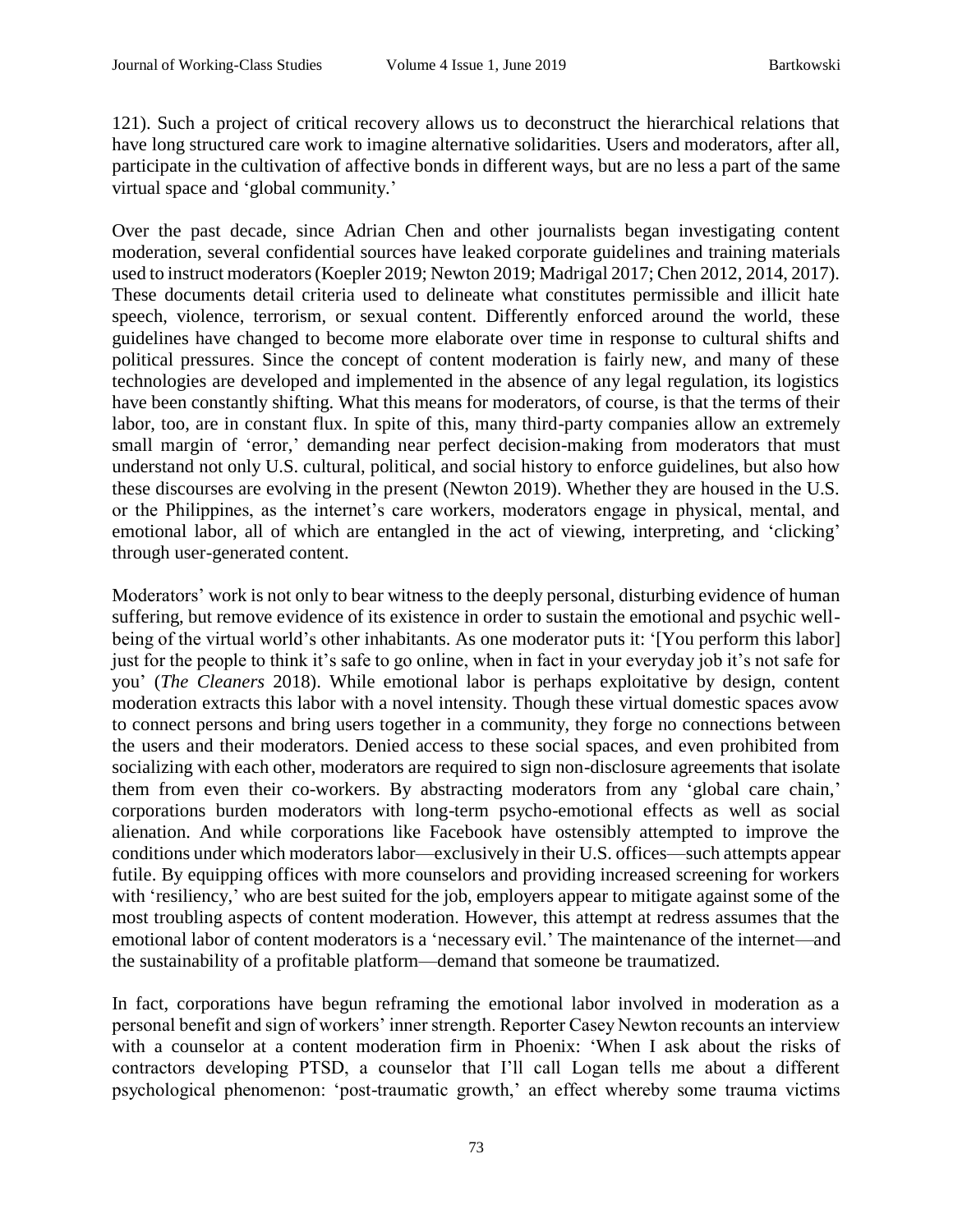emerge from the experience feeling stronger than before. The example he gives me is that of Malala Yousafzai, the women's education activist, who was shot in the head as a teenager by the Taliban' (Newton 2019). The counselor's sense that some persons have a greater emotional capacity to endure extreme forms of epistemological violence reads, of course, as absurd. Within the history of care work, however, this has been the status quo: like 'foreign' domestics who must assimilate to a cultural system which perceives them as inherently inferior, content moderators must subordinate their own epistemological and ontological orientation in order to support the 'safety' of a worldview that refuses to see them. What is more, his example of Yousafzai fetishizes racialized and feminized women as uniquely capable of sustaining emotional trauma or abuse, deploying the same rhetoric which justified the exploitation of immigrant, indigenous, and black domestic servants.

This prompts us to consider further how the kinds of emotional labor demanded of moderators depends on their subject positioning. Moderators in India, for example, confront the same beheadings and sexual violence as their U.S. counterparts, but must also negotiate vast and alienating cultural differences. Since they are required to make judgments quickly, in some cases maintaining a speed of 2,000 images per hour, it is essential that they internalize corporate regulations which attempt to construct the perspective of a common user from the U.S. or Europe. Adrian Chen's 2017 documentary, *The Moderators*, for example, takes place at an office in India where Hindu men and women are required to differentiate between forms of offensive and inoffensive nudity, identifying the image as permissible or pornographic. As their training manager acknowledges, viewing images of naked or near naked women is likely an alienating experience, since it may be deeply offensive to their personal, religious, and cultural beliefs. In this way, the work of content moderation extends the reach of U.S. cultural imperialism to act on individual subjectivities in a highly oppressive way. Asked to suppress their personal and social identities, moderators are required to forget themselves in order to keep intact the subjectivity of users in the U.S. and Europe.

Akin to the accent, affect, and cultural training that call center employees undergo, the demand to adopt a foreign worldview results in what A. Aneesh calls the 'disintegration of the self.' 'Although the story of globalization is often a story of integrations, connections, and flows,' he argues, 'it is difficult to ignore disintegrations, contradictions, and divides that constitute the experience of globalization to a similar degree' (Aneesh 2012 p. 528). The experience of global integration, which is to say, the experience of consuming 'safe' images of foreign cultures and worldviews from home, depends on the alienation of workers from their own social worlds and selves. Says one moderator, 'I'm different from what I am before. It's just like a virus in me where in it slowly penetrating in my brain and the reaction of my body is like I'm working as a moderator day to day and then I quit. I need to stop. There's something wrong happening' (*The Cleaners*  2018). The 'intrusions and interventions of body and person' involved in the labor of content moderation sustain a form of colonial intimacy between moderators and U.S. consumers, and are therefore illustrative of a powerful tactic of neoliberal global capital (Stoler 2006 p. 5).

Though it is this intimacy that presently sustains inequalities, it may also be a site of possible solidarity. The culturally imperialistic demand that moderators across the globe become acculturated to American and European political and social contexts forges, too, an intimacy between moderators and users, who both have a stake in international developments of all kinds.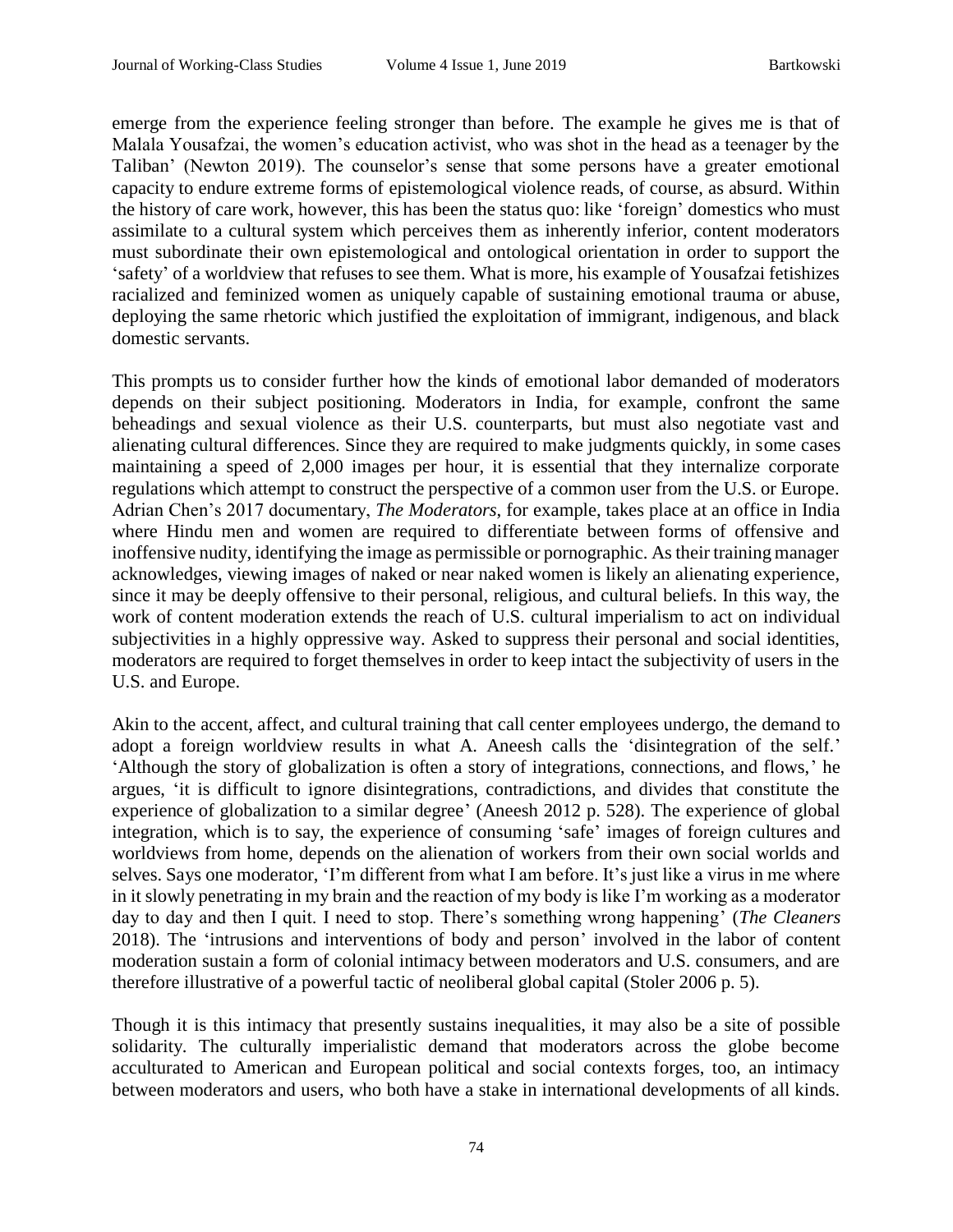These guidelines resonate, of course, with nineteenth-century domestication programs used to prepare immigrants to perform care work in the domestic sphere; however, they also have the consequence of constructing cultural links between moderators and users who are differently engaged in the production of public discourse and the content of virtual spaces. Implementing the criteria that Facebook sets for users in the U.S., for example, requires that moderators in India or the Philippines adeptly distinguish between forms of 'white nationalism,' 'white separatism,' and 'white supremacy'—an interpretive distinction that even those living in the U.S. may fail to discern (Cox 2018). From this perspective, moderators share the burden of identifying neo-fascist rhetoric, learning with the users that they protect how these ideologies adapt to changing historical conditions. Moderators and users are differently empowered to shape the contours of political discourse online—users frequently issue demands on Facebook, Twitter, and YouTube that result in policy changes; and moderators, though theoretically under the direction of corporations, nonetheless apply guidelines at their discretion. Seeing users and moderators within a 'global chain of care,' engaged in related immaterial and affective labor, encourages us to reconsider the role of moderators in digital social interactions.

The case of livestream content, which requires moderation to occur in real-time, represents another possibility of empathetic intimacy. Though the cultural and geographic distance between moderators and users is maintained, the demands of livestream moderation create a temporal proximity in which all bear witness to videos together and simultaneously. This instance of care work demands that moderators act quickly to take down livestream videos of suicides or terrorism in order to sustain other users' experience of the platform as a 'convivial and safe place' (Hochschild 1983 p. 20). In recently leaked training materials, Facebook recommends that its moderators look out for 'Warning Signs' that signal a livestream video is likely to become impermissible content. Among these they list: 'Evidence of human despair,' such as 'crying, pleading, [and] begging' (Cox 2019). Moderators can act in these moments not only to protect the platform, but also the users offline. While this was not always the case, the recent terror attack in New Zealand, broadcast on Facebook Live, has prompted users to demand that moderators be empowered to enlist the support of law enforcement if it could save users' lives. In fact, reportage of the attack has begun to recover the global care chain in which moderators labor, as journalists express empathy for the workers who, with the world, helplessly watched the livestream of a mass shooting. A source is reported as saying, 'I couldn't imagine being the reviewer who had to witness that livestream in New Zealand' (Koebler 2019). Recognizing moderators as active participants in public discourse, as personally affected by global acts of violence, refutes their positioning as either empowered and threatening overseers, or lowly custodians in subordinated positions of service. Instead, we might begin to see them as agents actively participating in communities and intervening into the social lives of users, both online and offline.

## **Conclusion**

In an effort to recognize content moderators and deconstruct assumptions as well as prevailing narratives which persist in describing their labor either as either a necessary evil, or of secondary importance to consumers' interests, this essay has situated their labor in the history of domestic labor relations. In difference with scholarship that 'attempt[s] to locate utopian potential in the forces of production…[by] idealizing women's and reproductive work as spheres free from alienation and domination' (Schultz 2006), I suggest that affective labor, including content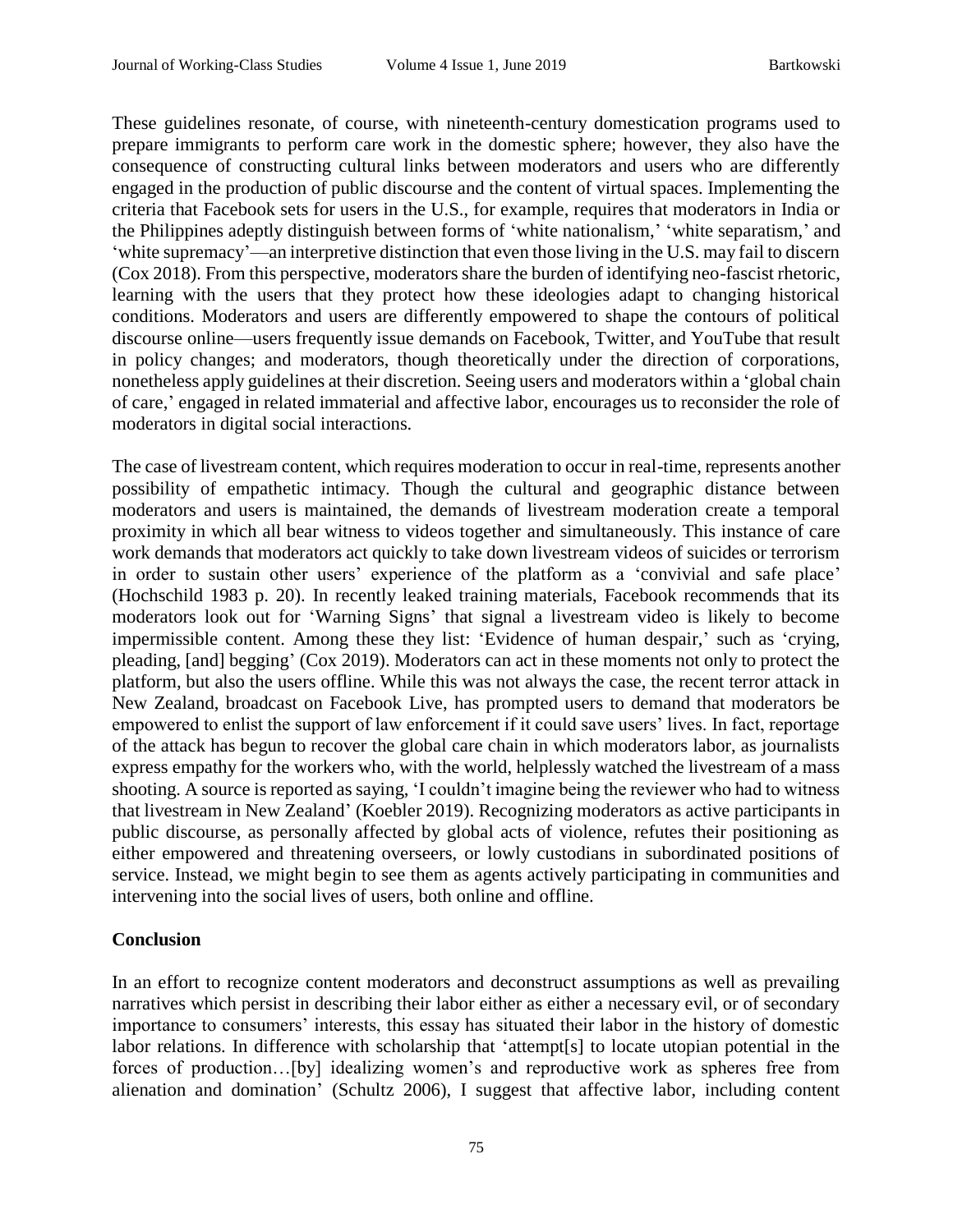moderation, has historically occurred within coercive, hierarchical, and exploitative arrangements. That workers themselves are enlisted to do the labor which effaces their own conditions of possibility is not a coincidence, but a well-trod tactic, used by housewives who entreated their workers to self-discipline and self-efface, and by many others thereafter who capitalized on the exclusion of care work from dominant conceptions of labor. Recognizing content moderation as not just occurring within, but produced by, an imperial labor system, we can move beyond the question of improving the labor conditions of moderation, or securing 'freedom of expression' for users, and begin to consider how alternative alliances and intimacies may be forged.

With her project 'Offline-Online,' for instance, activist Jillian York has already begun making connections between the lived experiences of inequality by historically disenfranchised communities'offline' and the regulations imposed by corporations which restrict their capacity for self-representation 'online,' making infographics which hold these systemic violences side-byside (Onlinecensorship.org). She suggests that the fact that, offline, 'Black Americans are 3x more likely to be killed by police than White Americans,' bears some relation to the fact that, online, 'In 2017, a coalition of 77 social and racial justice organizations wrote to Facebook about censorship of Facebook users of color and takedowns of images discussing racism' (Onlinecensorship.org). The alternative way of seeing content moderation that I have here proposed begs the question of how a project like York's would change if we more fully considered the potential for solidarity between exploited content moderators and the communities of consumers that are also systematically excluded from membership in Facebook's 'safe environment.'

## **Author Bio**

**Lindsay Bartkowski** is a doctoral candidate and Advanced Graduate Scholar Fellow in English at Temple University. Her dissertation, *Hidden Labor in the U.S.: From Domestic Servants to the Service Industry*, constructs a genealogical history of service labor in U.S. literature and culture beginning the antebellum period and continuing through the present. She is an award-winning instructor in the university's First Year Writing Program and serves Staff Organizer for Temple University's graduate student labor union.

## **Bibliography**

- Aneesh, A. 2012. 'Negotiating globalization: men and women of India's call center,' *Journal of Social Sciences*, vol. 68, no. 3, pp. 514-533.
- Arcy, J. 2016, 'Emotion work: considering gender in digital labor,' *Feminist media studies*, vol. 16, no. 2, pp. 365-368.

Aureon 2019, *Social media moderation*, viewed 23 March 2019,

<https://www.aureon.com/services/contact-center#SocialMedia>

Beecher, Catharine. 1842. *Letters to persons who are engaged in domestic service,* Leavitt & Trow, New York, viewed on 23 March 2019,

<https://archive.org/details/letterstopersons00beec/page/n4.>

---. 1848. *A treatise on the domestic economy,* Harper & Brothers Publishers, New York, viewed on 23 March 2019, <https://archive.org/details/treatiseondomest00beec/page/n6>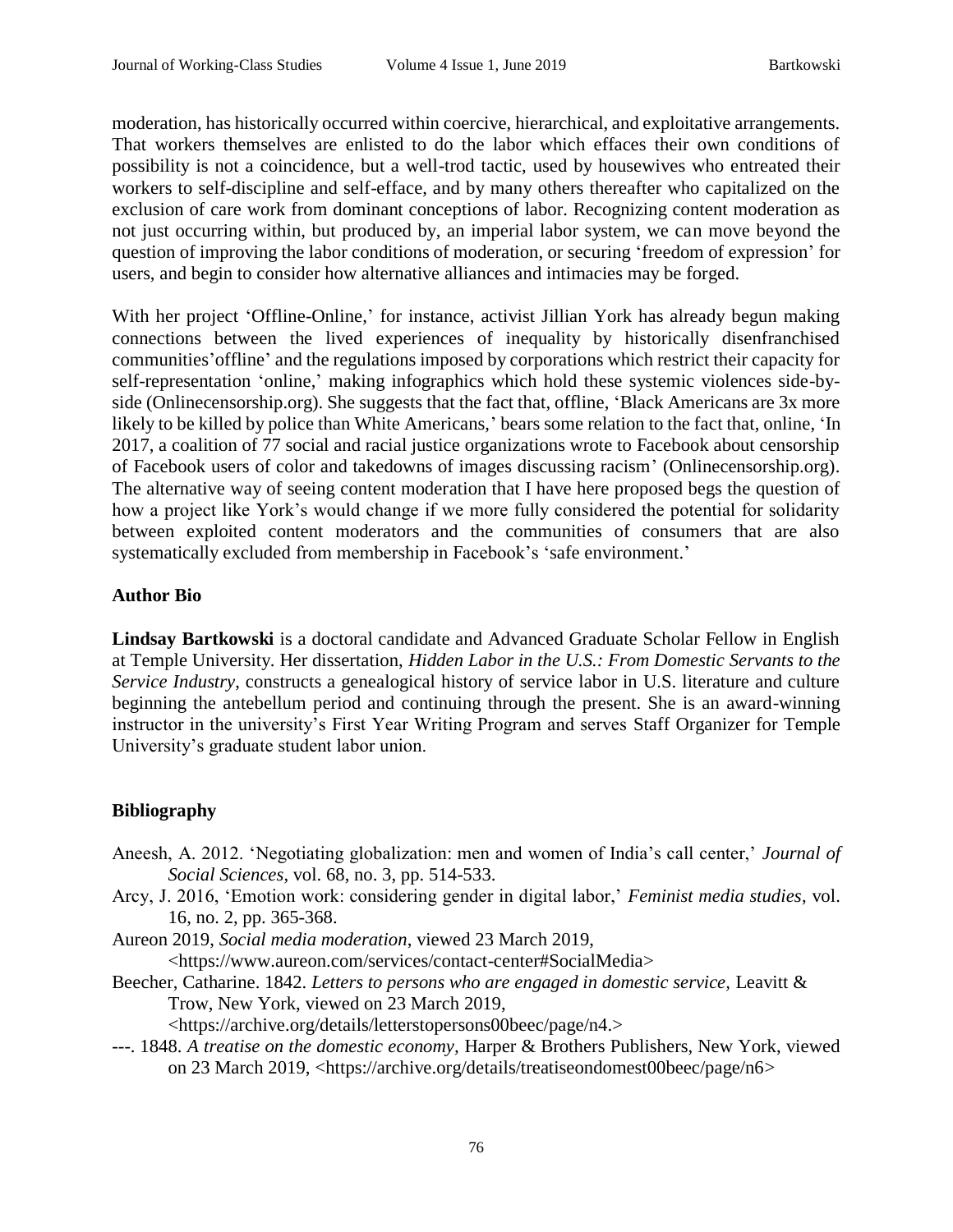- Boydston, J. 1994. *Home and work: housework, wages, and the ideology of labor in the Early Republic,* Oxford University Press, Oxford.
- Casilli, A. 2017. 'Digital labor studies goes global: toward a digital decolonial turn,' *International Journal of Communication*, vol. 11, pp. 3934-3954.
- Chen, A. 2012. 'Inside Facebook's outsource anti-porn and gore brigade, where 'camel toes' are more offensive than 'crushed heads,' *Gawker*, 16 February, viewed 23 March 2019 < https://gawker.com/5885714/inside-facebooks-outsourced-anti-porn-and-gore-brigadewhere-camel-toes-are-more-offensive-than-crushed-heads>
- ---. 2014. 'The laborers who keep dick pics and beheadings out of your Facebook feed,' *Wired*, 23 October, viewed 23 March 2019, < https://www.wired.com/2014/10/contentmoderation/>
- Cox, J.. 2018. 'These are Facebook's policies for moderation white supremacy and hate,' 29 May, viewed 15 May 2019 < https://www.vice.com/en\_us/article/mbk7ky/leakedfacebook-neo- nazi-policies-white-supremacy-nationalism-separatism
- ---. 2019. 'Documents show how Facebook moderators terrorism on livestream,' 15 March, viewed 15 May 2019 < https://www.vice.com/en\_us/article/eve7w7/documents-showhow-facebook-moderates-terrorism-on-livestreams>
- Dudden, F. 1983. *Serving women: household service in nineteenth-century America*, Wesleyan University Press, Middletown, Connecticut.
- Duffy, B. E. 2015, 'Amateur, autonomous, collaborative: Myths of aspiring female cultural producers in Web 2.0', *Critical studies in media communication,* vol. 23, no. 1, pp. 48– 64.
- Facebook 2019, *Community standards*, viewed 23 March 2019, < https://www.facebook.com/communitystandards/>
- Federici, S. 2012. *Revolution at point zero: housework, reproduction, and feminist struggle,* AK Press, Chico, California.
- Friedman, T. L. 2005. *The world is flat: a brief history of the twenty-first century*, Farrar, Straus, and Giroux, New York.
- Gillepsie, T. 2018. *Custodians of the internet: platforms, content moderation, and the hidden decisions that shape social media,* Yale University Press, London.
- Glenn, E. N. 2010. *Forced to care: coercion and caregiving in America*, Harvard University Press, Cambridge, Massachusetts.
- Gonzalez, J. 2011. *Harvest of empire: a history of Latinos in America*, Penguin Books, New York.
- Hochschild, A. R. 1983. *The managed heart: commercialization of human feeling*, University of California Press, Berkeley.
- ---. 2000. 'Global care chains and emotional surplus value,' Hutton, W. and Giddens, A. eds., *On the edge: living with global capitalism*, London: Jonathan Cape, pp. 120-146.
- Kaplan, A. 2002. 'Manifest domesticity,' *No more separate spheres!,* 2002, pp. 183-208.
- Madrigal, A. C. 2017. 'The basic grossness of humans,' *The Atlantic,* 15 December, viewed 23 March 2019,< https://www.theatlantic.com/technology/archive/2017/12/the-basicgrossness-of-humans/548330/>
- Mankekar, P. & Gupta, A. 2017. 'Future tense: capital, labor, and technology in a service industry,' *HAU: Journal of Ethnographic Theory*, vol. 7, no. 3, pp. 67-87.
- Newton, C. 2019. 'The trauma floor: the secret lives of Facebook moderators in America,' *The Verge*, 25 February, viewed 23 March 2019,